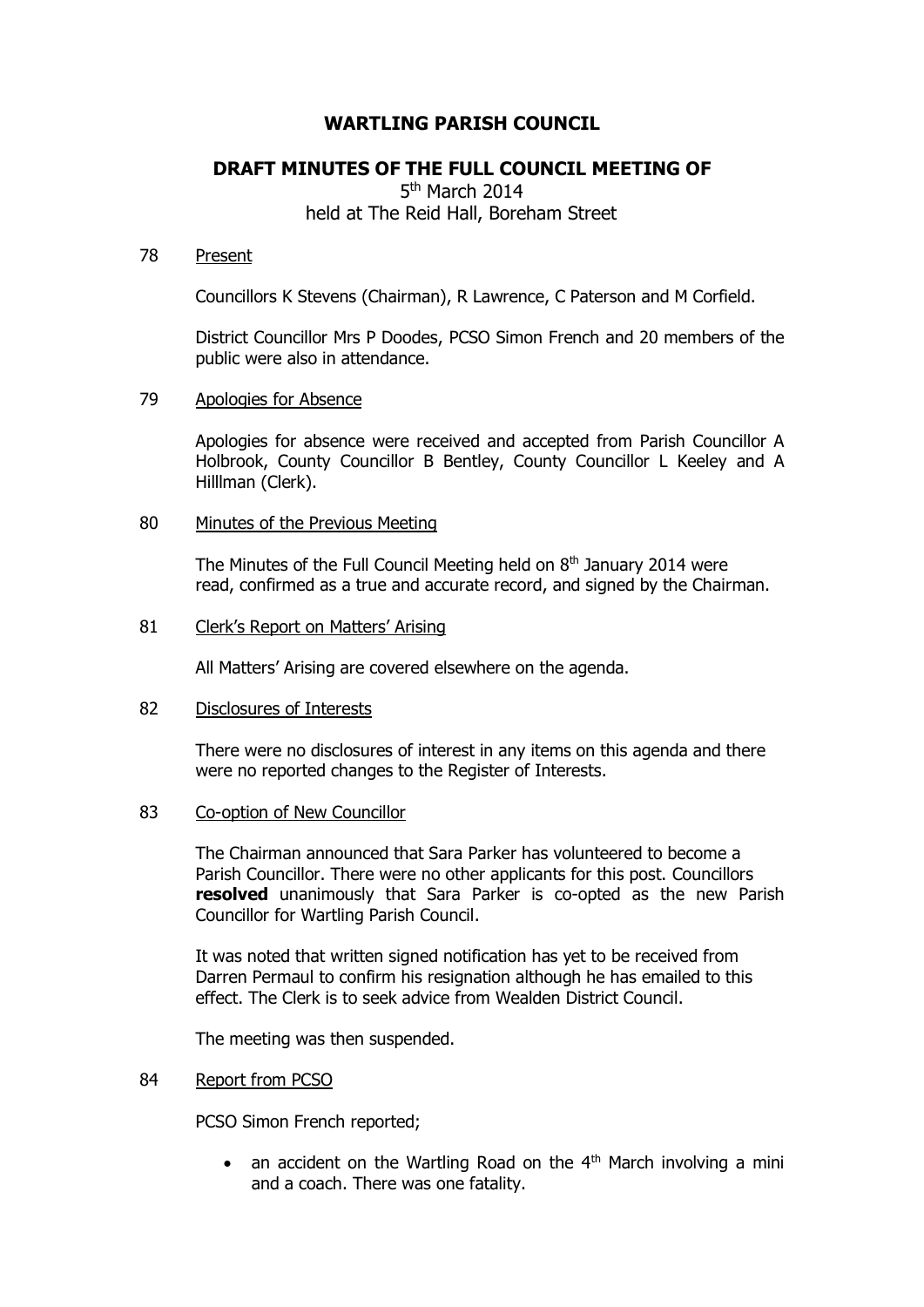PCSO French said the police would like to work with the Parish Council to improve road safety there.

- two vehicles were broken into recently and had petrol stolen whilst they were parked on their driveways. Residents are asked to take extra consideration as to where they park their cars and contact him if they would like crime prevention advice.
- there have been a series of car break-ins in Stone Cross and Eastbourne. There has been one arrest. Residents in Wartling were told that they need not be too worried, but should never leave valuables or items in their cars that could tempt thieves.

## 85 Reports from District and County Councillors.

District Councillor P Doodes reported that;

- there have been few complaints about the rubbish bins. She asked that residents report any missed collections on the Wealden website by 5pm and notify her so that WDC can charge Keir.
- Wealden District Council has introduced a Community Dividend which could means £4927 will be divided evenly between the villages of Ninfield, Hooe and Wartling. This money has been donated by Keir to help compensate for teething problems experienced by residents with the new waste contract. The money has been allocated to District Councillors who in consultation with their parish and town councils will distribute the money to projects in their wards. Councillors **resolved**  to requested money to fund two debribulators for this parish.
- there have been reports of speeding B&Q lorries through Hooe and Ninfield. Residents are asked to report any such incidents to her.
- the Chairman of Wealden District Council is now seeking nominations for his Volunteer Awards Scheme.

County Councillor Bentley was unable to attend on this occasion but sent a report read by District Councillor Doodes which said;

 ESCC has allocated an additional £750,000 for road repairs next year. The Boreham Street Strait, Jenners Lane and Mill Lane are scheduled for next year subject to confirmation.

County Councillor Keeley was unable to attend on this occasion but sent a report read by Councillor Stevens in which he said that;

- notices have been served on the owners of Wartling Wood to clear the overhanging branches in Jenners Lane and Wood Lane. Should the owners fail to complete the work within the time limit imposed ESCC will charge them and carry out the work themselves.
- the footpath along Boreham Street is to be tidied up and edged.
- the drains in Boreham Street are to be cleared, hopefully on a regular basis.
- the hole and eroding bank in Boreham Lane are to be repaired by ESCC.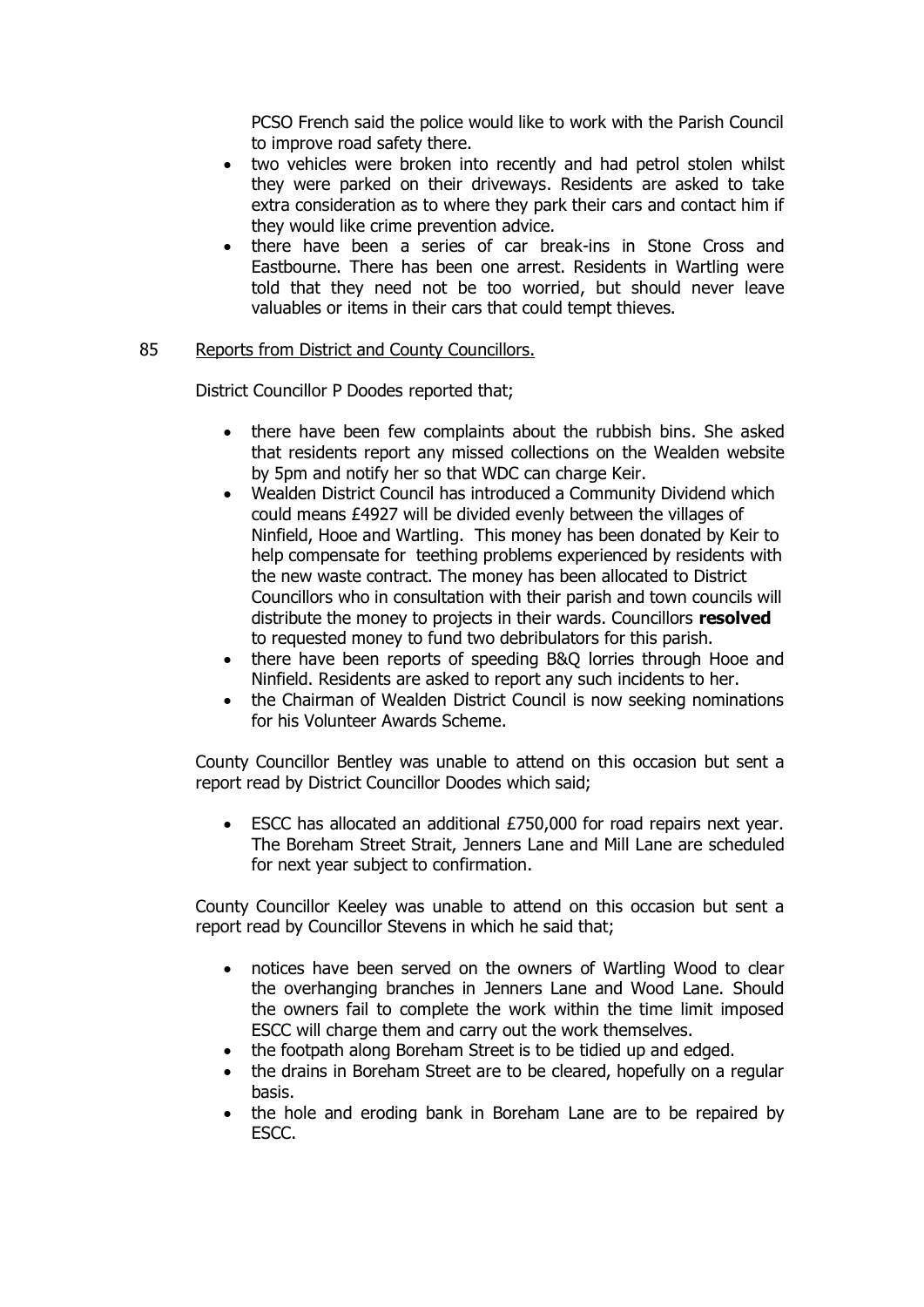he is investigating what can be done about the state of the lay by at the Reid Hall. He is looking at the possibility of road planings being deposited there.

## 86 Questions from Members of the Public

Residents noted that;

- three bags of rubbish have been dumped in Boreham Lane.
- the lay by adjacent to the Reid Hall is badly churned up thanks to heavy usage by lorries. This has already been referred to County Councillor Keeley for action.
- Traffic has been speeding in Boreham Street and they requested Speedwatch there. Councillor Lawrence explained that Speedwatch can only be used in areas designated by the Police.
- The style in Jenners Lane to the south of Bracken House in the dip is dangerously loose. This will be reported to County Councillor Keeley.

Residents still find it difficult to understand why the six properties, for which planning has been granted on the site of Harris Brothers garage, do not count towards the ten new houses attributed to Boreham Street in the Core Strategy, despite explanations from Councillor Stevens and District Councillor Doodes. Councillor Stevens agreed to speak to Wealden and will report back to the next meeting.

The meeting was then re-opened.

- 87 Reports
	- a) Planning

It was noted that in February the Parish Councillors approved the planning applications for Boreham House and The Bull's Head. Councillor Corfield had declared an interest in The Bull's Head application and did not vote on this application.

b) Environment South/Reid Hall

There have no reports other than the rubbish mentioned in minute 86.

c) Footpaths and Environment North

There was nothing to report on this occasion.

d) Communications/Speedwatch

Councillor Lawrence reported that the weather has not been conducive to Speedwatch but it will start again soon.

e) Highways/Police

There was nothing to report on this occasion.